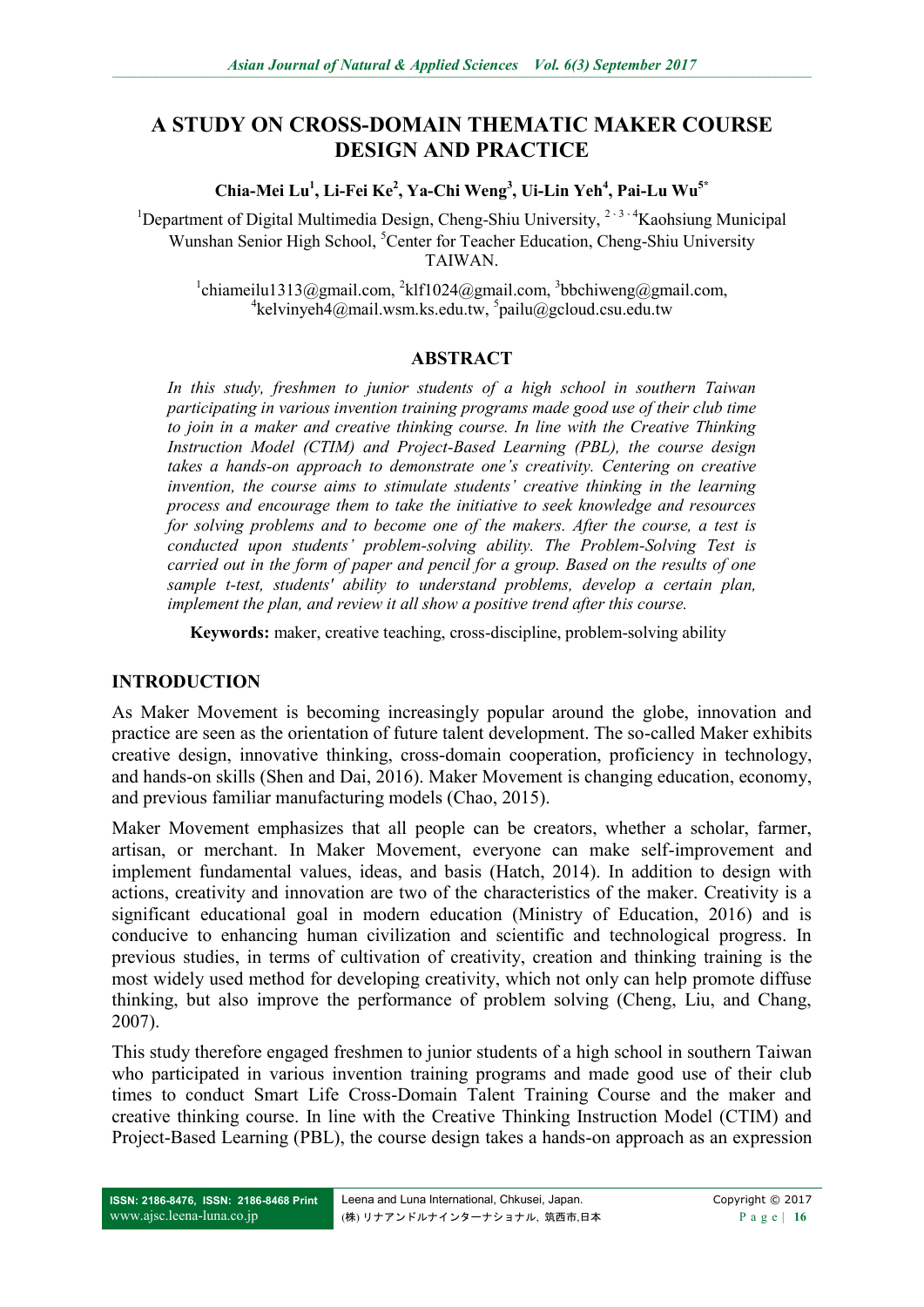of creativity. Based on creative invention, the course centers on our daily life and environment, develops works or programs that may serve as solutions to relevant problems, and produces finished products or models. This course aimed to stimulate students' creative thinking in the learning process and encourage them to take the initiative to seek knowledge and resources for solving problems and become one of the makers.

In the form of group cooperation and learning, this course intends to promote the practical ability of students' scientific research, stimulate their potential creative thinking, and cultivate their scientific research and hands-on habits, paving the way for them to pursue independent creative research and development, so as to show multiple intelligences and to stimulate their own potential of scientific creation. After the course, a teaching examination was employed to verify the effectiveness of teaching and to understand students' current creative thinking and hands-on and problem-solving performance. Relevant personal teaching experience and recommendations are then put forward for future reference.

The purposes of this study are as follows.

- 1. Put forward an appropriate model of curriculum design and teaching of Smart Life Cross-Domain Talent Training Course for teachers in junior-high and high schools.
- 2. To understand students' creative thinking, hands-on ability, and problem-solving ability after the course.

## **LITERATURE REVIEW**

## **Creatıve Teachıng And Creatıvıty Educatıon**

What is creative teaching? It may be regarded as an expression of creativity. Sternberg (1999) proposed definitions of creativity from various scholars in the Handbook of Creativity and deemed that they all include the same standards of Originality and Usefulness though different in description.

Creativity teaching and creative teaching are distinctly different. Creative teaching is the product of teachers' thinking and the performance of their creativity. Hence, creative teaching embodies teachers' ideas, designs, and use of novel teaching orientations, methods, or activities to adapt to the mental development of students, stimulate their learning motivation, help them to produce meaningful learning, and achieve education goals in a more effective fashion.

Creativity teaching focuses on cultivating students' creativity, while creative teaching aims to achieve education goals through creative teaching methods (Starko, 2000). How can one cultivate students' creativity? First of all, in the process of cultivating creativity, students should be treated as creators (Lu, 2003). In recent years, the learner-centered approach in teaching and learning attaches great importance to regarding learners as creators. Amabile (1996) argued that creativity performance is the interaction result of domain-related skill, creativity-related skill, and task motivation.

When engaging in the cultivation of creativity, schools should place learners at the center and integrate and enhance their relevant areas of knowledge, thinking skills, and mental habits into the course so as to yield a long-term effect of creativity cultivation (Amabile, 1996; Csikszentmihalyi, 1996; Sternberg, 1999). In the cultivation of creativity, if coupled with several other fields, students will achieve all-around and outstanding creativity performance (Scott, Leritz and Mumford, 2004). Thus, the cultivation of creativity must be combined with domain-related skills - in other word, knowledge that students should learn in all areas.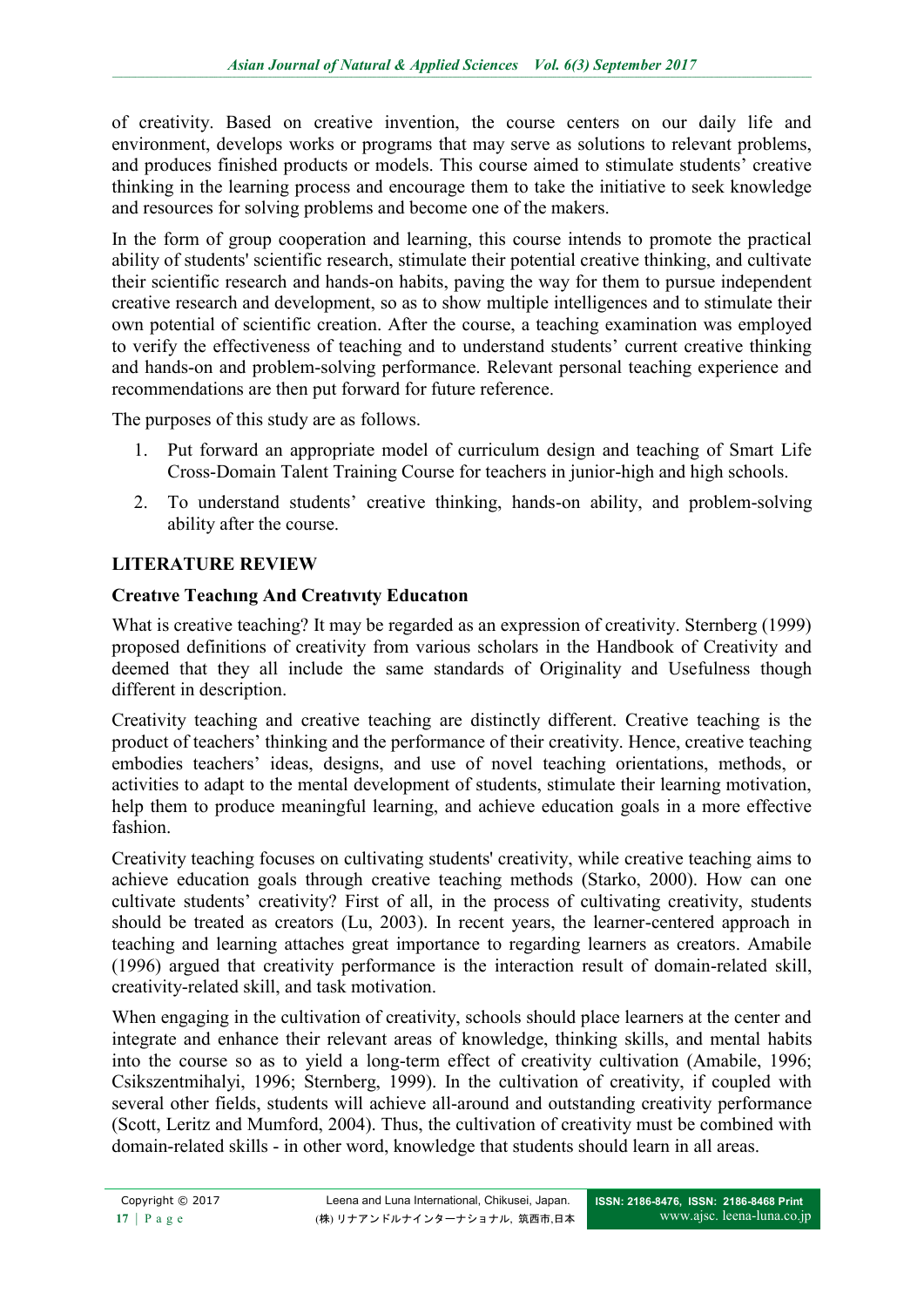#### **Maker Educatıon**

Maker refers to a group of people who are willing to DIY (do-it-yourself), but is not limited to specific groups. It stresses that all people can be creators, whether a scholar, farmer, artisan, or merchant. In the Maker Movement, everyone can make self-improvement and implement fundamental values, ideas, and basis (Hatch, 2014).

In May 2012, following the implementation of maker education, Dale Dougherty, founder of Maker Media, officially launched the Maker Education Initiative, in which college students proficient in mathematics and young volunteers from all states can enter urban communities to implement workshops with students, teachers, and even community masses. The Maker Education Initiative model differs from the previous educational and learning model, while the maker education has greatly revolutionized the educational model.

The impact of Maker Movement on education may be illustrated from making, maker space, and maker (Halverson and Sheridan (2014)). Making refers to a process with a clear learning goal so as to construct design work and to focus on the content and procedures of learning. In this aspect, the teaching staff should make clear what students have learned and how to transform this into their professional knowledge and specialized areas. In the process of making, the teaching staff may directly observe their learning process to understand or assess whether students possess the core competencies (Executive desk of the President, 2014). As a community-based learning field, the maker space attaches great importance to its composition. Moreover, interaction and co-operation (co-working) between makers entail some activities that enable learning activities to naturally occur. Maker itself is a new type of self-learning identity recognition; more clearly, it offers students a chance and platform to enter into a professional field through the identity recognition of makers.

Sharing cross-domain characteristics, Maker Movement and design education pursue the same goal of innovation and creation and follow the goal-oriented teaching model. The education process of maker emphasizes the importance of creation. In such a process, students find problems independently or collaboratively, analyze the problems, and use multiple tools and resources to create products to solve them. Students are also self-driven in such a process to combine multidisciplinary knowledge to seek the best methods to solve the problems. Students in the context of maker education may select their own learning tasks. They learn to solve problems, which in turn engage them in in-depth learning, and this tends to produce new ideas. In this way, students not only develop the ability to identify problems, analyze problems, and solve problems, but also maintain the passion of learning and enhance the confidence of learning (Kurti, Kurti & Fleming, 2014).

## **COURSE STRUCTURE AND IMPLEMENTATION PLAN**

#### **Approprıate Model of Currıculum Desıgn and Teachıng of Smart Lıfe Cross-Domaın Talent Traınıng Course For Teachers ın Junıor-Hıgh and Hıgh Schools**

This course is designed and implemented according to the available teachers' resources, the course hours, and the teaching equipment. In line with the Creative Thinking Instruction Model (CTIM) and Project-Based Learning (PBL), the course design takes a hands-on approach to demonstrate one's creativity. In the form of group cooperation and learning, this course promotes the practical ability of students' scientific research, stimulates their potential creative thinking, and cultivates their scientific research and hands-on habits, paving the way for them to pursue independent creative research and development, in order to show multiple intelligences and to stimulate their own potential of scientific creation. Hence, the following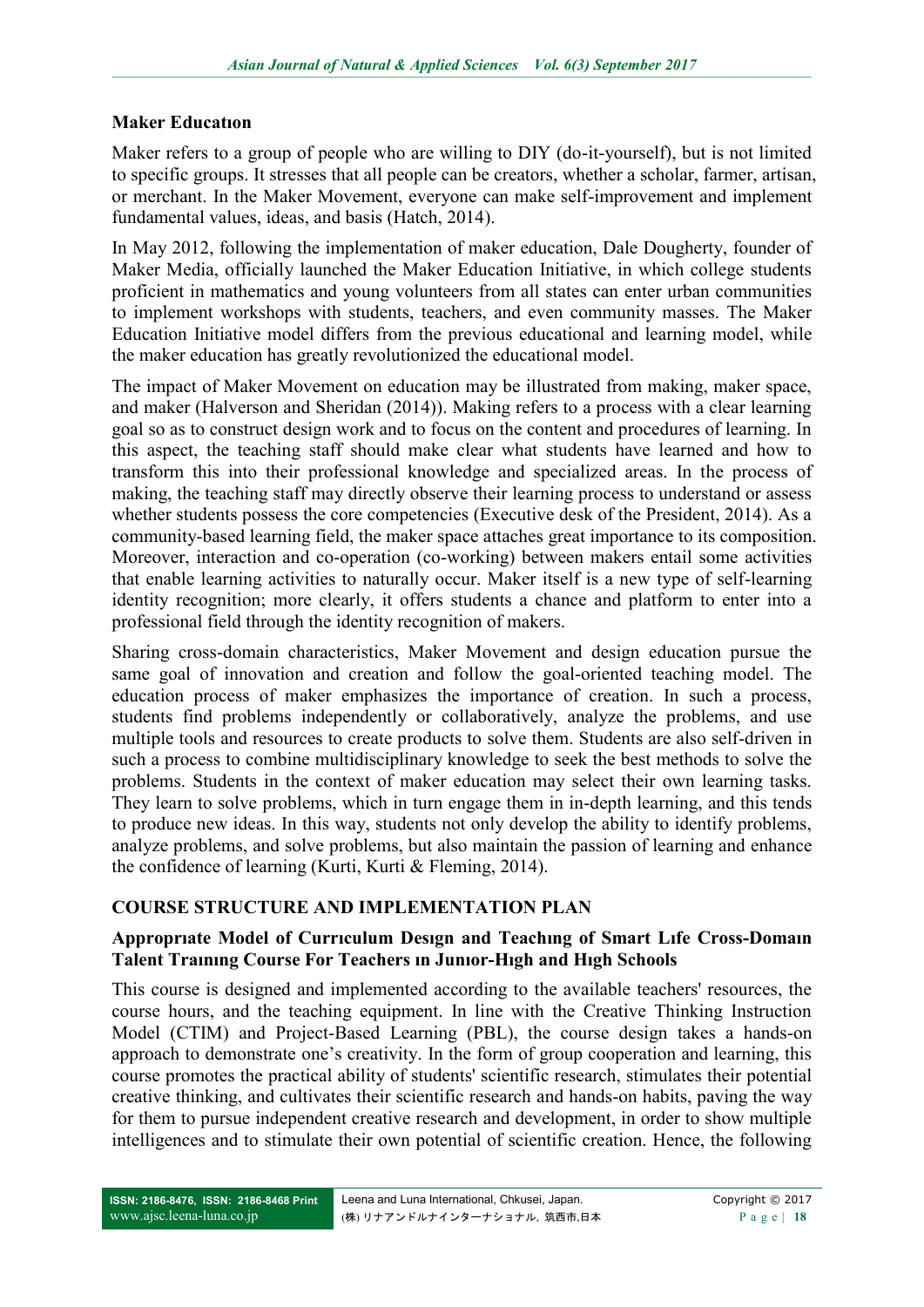content is concluded in terms of the planning and design of the course, content, examination and correction, course planning review, and so on.

## **COURSE PLANNING AND DESIGN OBJECTIVES**

- 1. Inspire students' spirit and cultivate their ability to create and think.
- 2. Cultivate students' attitudes to integrate creativity into life and hands-on ability.
- 3. Apply creative thinking principles and inventive techniques for research and development.
- 4. Learn to master skills such as expression, communication, observation, and analysis.
- 5. Provide students with chances to understand creative design industry to cultivate creative thinking and artistic virtue.

## **COURSE PLANNING PROCESS AND CONTENT**

| Unit topics                                  | Learning content                                                                                                                                                                                                    |  |  |  |  |  |
|----------------------------------------------|---------------------------------------------------------------------------------------------------------------------------------------------------------------------------------------------------------------------|--|--|--|--|--|
| Exercise of<br>creative skills               | Exercise of creation and thinking process and creative techniques.<br>The history and achievement of past works.<br>Patent application and economic efficiency.                                                     |  |  |  |  |  |
| Smart family<br>course module                | Communication IOT - Interactive control between mobile phone and Arduino-<br>Communication (1) Bluetooth                                                                                                            |  |  |  |  |  |
|                                              | Communication IOT - Security monitoring - Anti-theft communication (2) Zigbee<br>Communication IOT - Security Monitoring - Access Control - Communication (3)<br><b>RFID</b>                                        |  |  |  |  |  |
|                                              | Cloud IOT - Cloud application - Current detection and WiFi settings.<br>Cloud IOT - Cloud applications - Read and control using web commands.                                                                       |  |  |  |  |  |
|                                              | Big data management - Chart analysis and management Temperature and humidity<br>chart analysis (Serial / Excel mapping)                                                                                             |  |  |  |  |  |
|                                              | Big Data Management - Cloud database application with remote instant data writing,<br>reading, and instant graph analysis.                                                                                          |  |  |  |  |  |
| First experience<br>of creative<br>invention | (1)<br>Group discussion, information collection, respective creation.<br>Personal publication, peer rating, program consolidation.<br>(2)                                                                           |  |  |  |  |  |
| design                                       | (1) The group carries out the first review on the draft, makes revision, puts forward a<br>Group R&D and work plan and material requirements, produces design briefing, publishes, and holds<br>an open discussion. |  |  |  |  |  |
|                                              | (2) Make models.                                                                                                                                                                                                    |  |  |  |  |  |

#### **Table 1. Course Planning Process and Content Planning Table**

## **COURSE IMPLEMENTATION RESULTS**

The teaching activities are carried out based on the course design and students' performances are observed in order to produce an in-depth record. The detailed teaching results are as follows:

## **The Creatıve Desıgn of Students' Smart Lıfe**

For the teaching activities of this study, the award-wining cases and models were provided to inspire students to some extent. Students held group discussion to decide their creative themes and were encouraged to share their ideas. Teachers and peers then made comments and suggestions. In the discovery stage, students were urged to propose different ideas and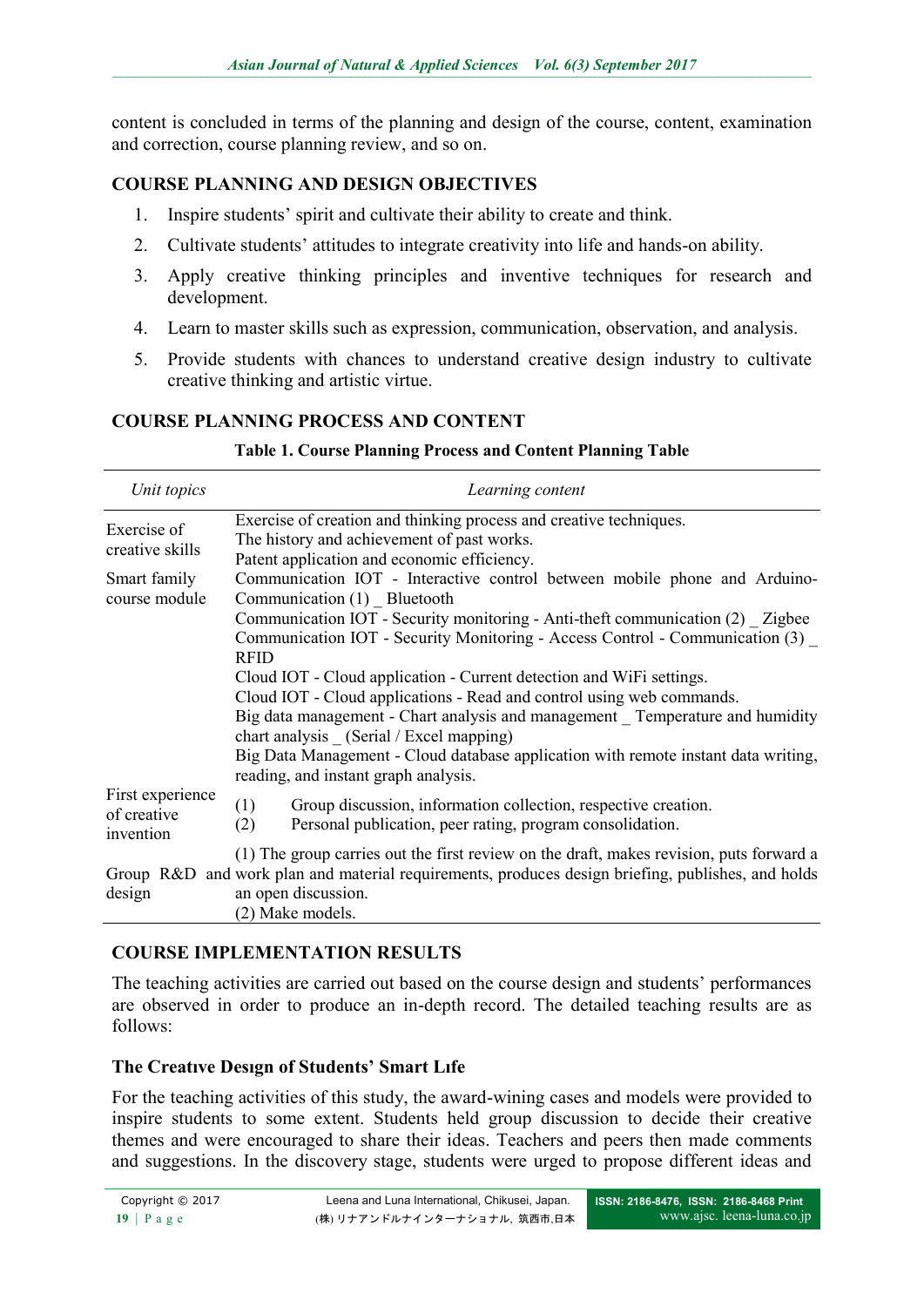designs; for instance, using one's foot to pound one's back (as shown in Figure 1), Velcro storage box, love to drink (Figure 2), multi-function sun umbrella (creative award), and water hole cover.



**Figure 1.** Student's work No. 1 "Using one's foot to pound one's back" - With this tool, you can easily disassemble or assemble different chairs. Trampling your feet may enable you exercise in an appropriate manner and drive the massage equipment while at the same time not using power consumption, which is environmentally efficient.



**Figure 2.** Student's work No. 2 "Love to drink" - works description - The cap can be deformed. For instance, the beverage bottle can be sealed with the bottle and is flexible. Based on one's needs, they can use it in order to not finish the drink all at once.

## **Problem-Solvıng Abılıty**

After the course, the Problem-Solving Test prepared by Pan (2002) after taking reference to that made by Lin (2000) was adopted to test students' problem-solving ability. The Problem-Solving Test was carried out in the form of paper and pencil for a group. In order to understand the impact of students' ability to solve their problems after this course, the contents of the test were divided into four parts: understand problems, develop a certain plan, implement the plan, and review.

According to the results of one sample t-test, as shown in Table 2, the t value of "understanding problems" is 5.25, developing a certain plan 6.36, implementing the plan 5.52, and reviewing 6.34. The four dimensions were evaluated with test value 3, which achieved an average of more than 3, indicating a significant difference. This shows that students, after the course, have higher enthusiasm in understanding problems, developing a certain plan, implementing the plan, and reviewing it.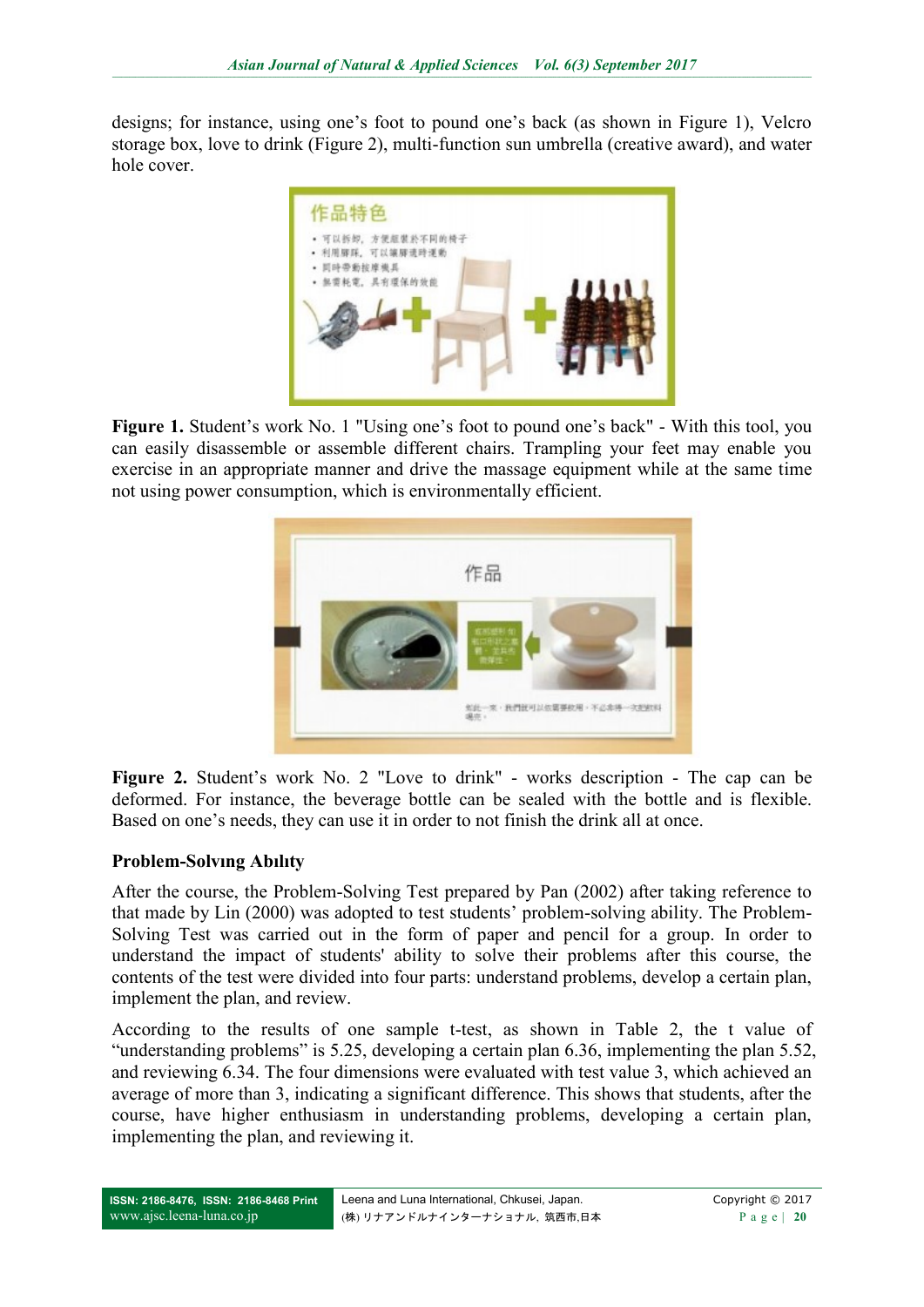| Variable (501)             | Nos | Average<br>mean | <b>SD</b> | Test value $=$ 3 |                  |
|----------------------------|-----|-----------------|-----------|------------------|------------------|
|                            |     |                 |           | t                | $\boldsymbol{p}$ |
| Understanding<br>problems  | 28  | 3.63            | .63       | 5.25             | .00.             |
| Developing<br>certain plan | 28  | 3.69            | .58       | 6.36             | .00.             |
| Implementing the<br>plan   | 28  | 3.54            | .52       | 5.52             | .00.             |
| Reviewing                  | 28  | 3.64            | .54       | 6.34             | .00              |

#### **Table 2. Problem-Solving Test - One Sample t-test**

#### **COURSE IMPLEMENTATION, REVIEW, AND SUGGESTIONS**

The teaching activities are carried out based on the course design and students' performances are observed in order to produce an in-depth record. The detailed teaching results are as follows:

#### **COURSE REVIEW**

- 1. In terms of finding problems, when students discuss with others or publish and feedback, they tend to be concentrated and creative.
- 2. In terms of practice, students are capable of putting forward a wide range of projects, but are limited by insufficient knowledge. Teachers also cannot meet the needs of various types of model production needs. Currently, the school provides woodworking machinery in creation base, laser carved machine in the life science and technology classroom, and a 3D printer and small CNC.
- 3. Briefing the preparation on published works greatly promotes the development of students. After certain guidance and practice, students are capable of preparing independently at a certain high level.
- 4. Publishing skills are also of great importance in this course. Through the guidance of teachers, feedback from peers, and multiple simulations, students who were helpless at first found that they were able to complete the briefing and answering questions in an orderly manner.

## **IMPACT**

- 1. For students, a module course learning ranges from creative thinking training, design completion, making education, model completion, and briefing and expression, which undoubtedly encompass a cross-domain thematic course without any obvious distinction between Chinese, mathematics, nature, or biology.
- 2. For teachers, they learn from their teaching. As the cross-domain course is hard to distinguish different disciplines, only teachers and students learning together can render a smooth course and produce complete works. Thus, teachers of making education should at the same time strive to be a maker.